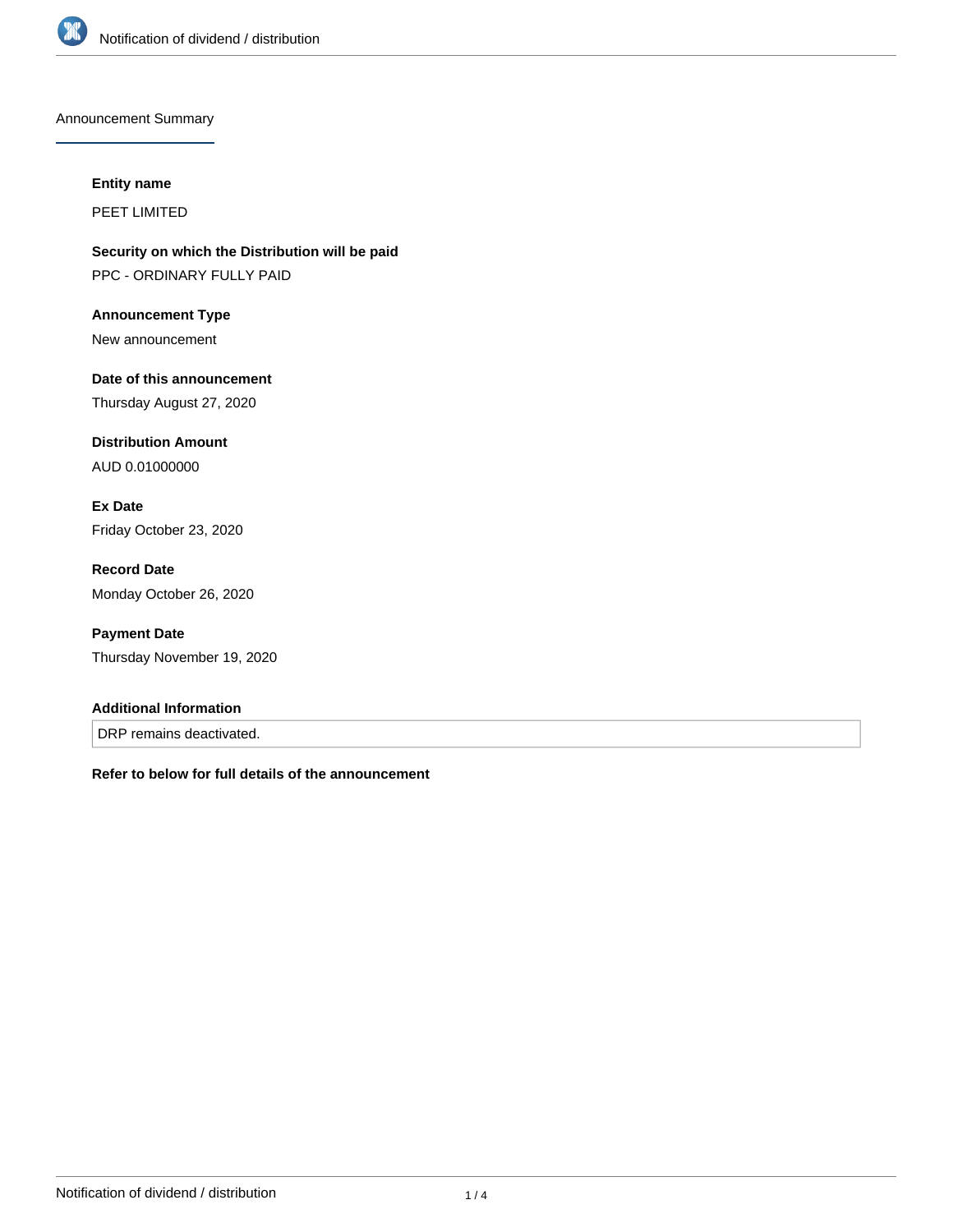

Announcement Details

Part 1 - Entity and announcement details

#### **1.1 Name of +Entity**

PEET LIMITED

**1.2 Registered Number Type ACN** 

**Registration Number**

008665834

**1.3 ASX issuer code** PPC

#### **1.4 The announcement is** New announcement

# **1.5 Date of this announcement**

Thursday August 27, 2020

# **1.6 ASX +Security Code** PPC

**ASX +Security Description** ORDINARY FULLY PAID

Part 2A - All dividends/distributions basic details

**2A.1 Type of dividend/distribution ⊘** Ordinary

**2A.2 The Dividend/distribution:** relates to a period of six months

**2A.3 The dividend/distribution relates to the financial reporting or payment period ending ended/ending (date)** Tuesday June 30, 2020

**2A.4 +Record Date** Monday October 26, 2020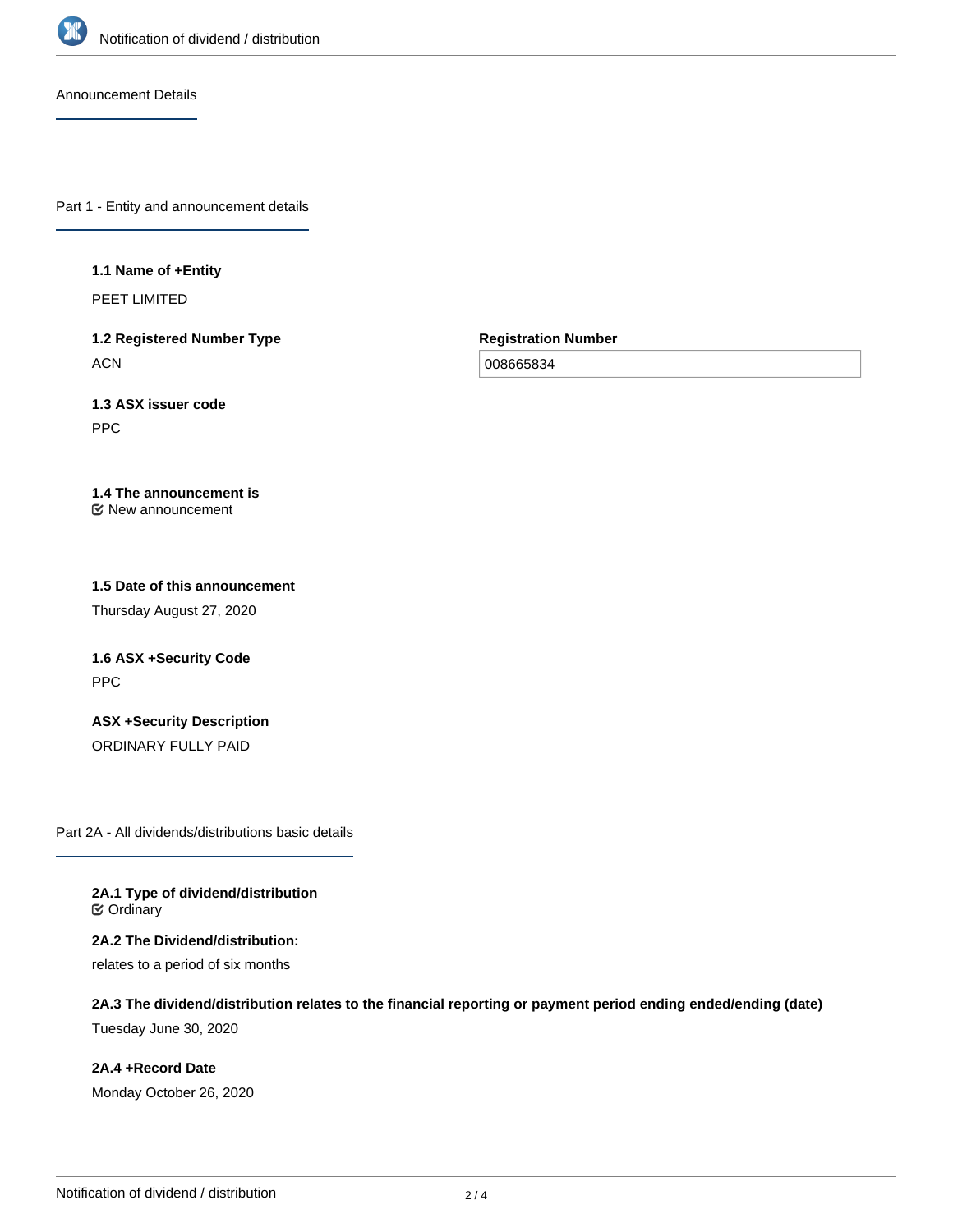

## **2A.5 Ex Date**

Friday October 23, 2020

#### **2A.6 Payment Date**

Thursday November 19, 2020

**2A.7 Are any of the below approvals required for the dividend/distribution before business day 0 of the timetable?**

- **•** Security holder approval
- **Court approval**
- **Lodgement of court order with +ASIC**
- **ACCC approval**
- **FIRB approval**
- **Another approval/condition external to the entity required before business day 0 of the timetable for the dividend/distribution.**

No

**2A.8 Currency in which the dividend/distribution is made ("primary currency")**

AUD - Australian Dollar

**2A.9 Total dividend/distribution payment amount per +security (in primary currency) for all dividends/distributions notified in this form**

AUD 0.01000000

**2A.10 Does the entity have arrangements relating to the currency in which the dividend/distribution is paid to securityholders that it wishes to disclose to the market?** No

**2A.11 Does the entity have a securities plan for dividends/distributions on this +security?** We have a Dividend/Distribution Reinvestment Plan (DRP)

**2A.11a If the +entity has a DRP, is the DRP applicable to this dividend/distribution?** No

**2A.12 Does the +entity have tax component information apart from franking?** No

Part 3A - Ordinary dividend/distribution

| 3A.1 Is the ordinary dividend/distribution estimated at<br>this time?<br><u>ଟ</u> No | 3A.1a Ordinary dividend/distribution estimated amount<br>per +security |
|--------------------------------------------------------------------------------------|------------------------------------------------------------------------|
|                                                                                      | AUD                                                                    |
|                                                                                      |                                                                        |
| 3A.1b Ordinary Dividend/distribution amount per<br>security                          |                                                                        |

AUD 0.01000000